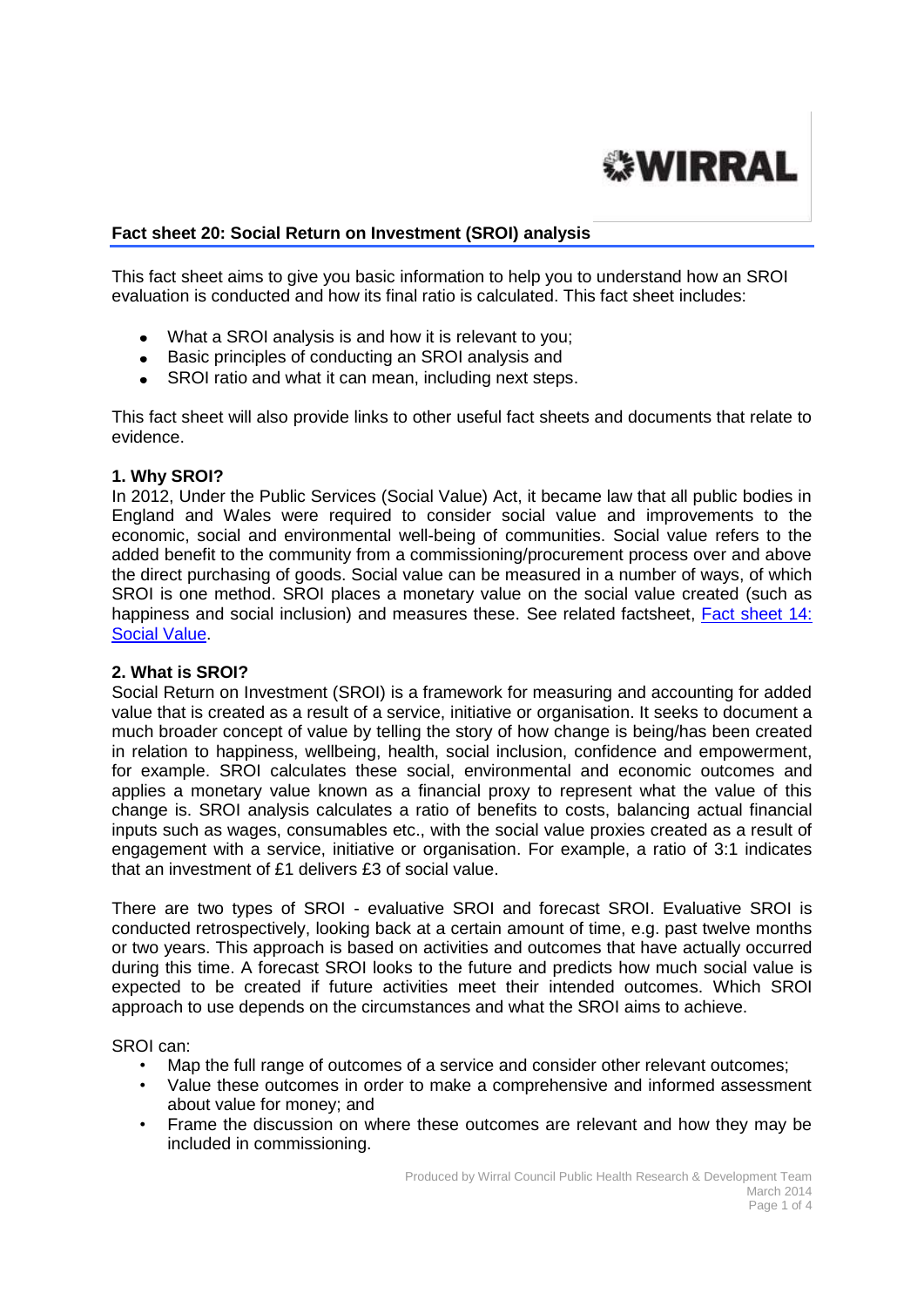Commissioners can use the principles of SROI to:

- Improve services and their outcomes;
- Unlock potential in their supply base;
- Reconfigure services or change commissioning practice to better meet people's needs;
- Support or evidence links to policy objectives and avoid unintended consequences; and
- Potentially save money.

# **3. How do you conduct a SROI?**

SROI methodology uses a mixed methods approach which involves both qualitative and where relevant, quantitative data. The method involves engagement with stakeholders throughout and typically there is a four-phase process, involving:

- **A scoping exercise** to identify who the key stakeholders are and the full scope of  $\bullet$ the research – who it will involve, groups or aspects of service to evaluate, who will be responsible for data collection and how the research will be conducted. This phase also looks at the type of SROI that will be calculated – a forecast or evaluative.
- **Desktop-based logic modelling** to identify the inputs (activities), outputs (results)  $\bullet$ and outcomes (impacts) associated with engagement with the service (see also [Fact](http://info.wirral.nhs.uk/intelligencehub/howtofact-sheetsonevidence&research.html) [sheet 12: Logic Modelling & An Outcomes Based Approach\)](http://info.wirral.nhs.uk/intelligencehub/howtofact-sheetsonevidence&research.html) and,
- **Engagement activities** to identify the wider impact of the project on stakeholders.  $\bullet$ Engagement activities should be planned around the specific needs to of the groups and can include a combination of interviews and focus groups, questionnaires, case studies and data analysis. For each of the outputs and outcomes that are reported by stakeholders, a financial proxy is given. For example, the cost of confidence may be valued at the cost of achieving that confidence with a course. The final ratio balances the cash inputs into a service with the social value created and highlights that for every £1 input into a service, £X is returned in social value.

#### **Reporting and embedding findings**

This section is just as important as the research and involves presenting the findings and research along with any conclusions and recommendations.

# **4. SROI ratio**

Once the logic model and engagement stages have been completed, the inputs, outputs and outcomes can be recorded on an impact map along with agreed financial proxies. The impact map records financial proxies, which are agreed among the stakeholder group engaging in the research as defined during the scoping phase. The impact map can also record deadweight (the percentage chance that the change would have happened without the activity); attribution (who else contributed to the change?) and drop-off (does the change drop-off in future years?). Once the impact map has been fully completed, an SROI ratio is calculated, highlighting that for every £1 input into the service, £X is returned in social value. A Microsoft Excel document can be pre formulated to calculate the SROI ratio, taking into account a number of related factors. An example of one aspect of the impact map can be seen in figure 1 below. See also the example at [http://www.thesroinetwork.org/sroi](http://www.thesroinetwork.org/sroi-analysis/the-sroi-guide)[analysis/the-sroi-guide](http://www.thesroinetwork.org/sroi-analysis/the-sroi-guide) and the online tool and resource available at: [http://www.globalvaluexchange.org/.](http://www.globalvaluexchange.org/) This contains a host of invaluable information relevant to SROI including financial proxies and sources used in other SROI evaluations.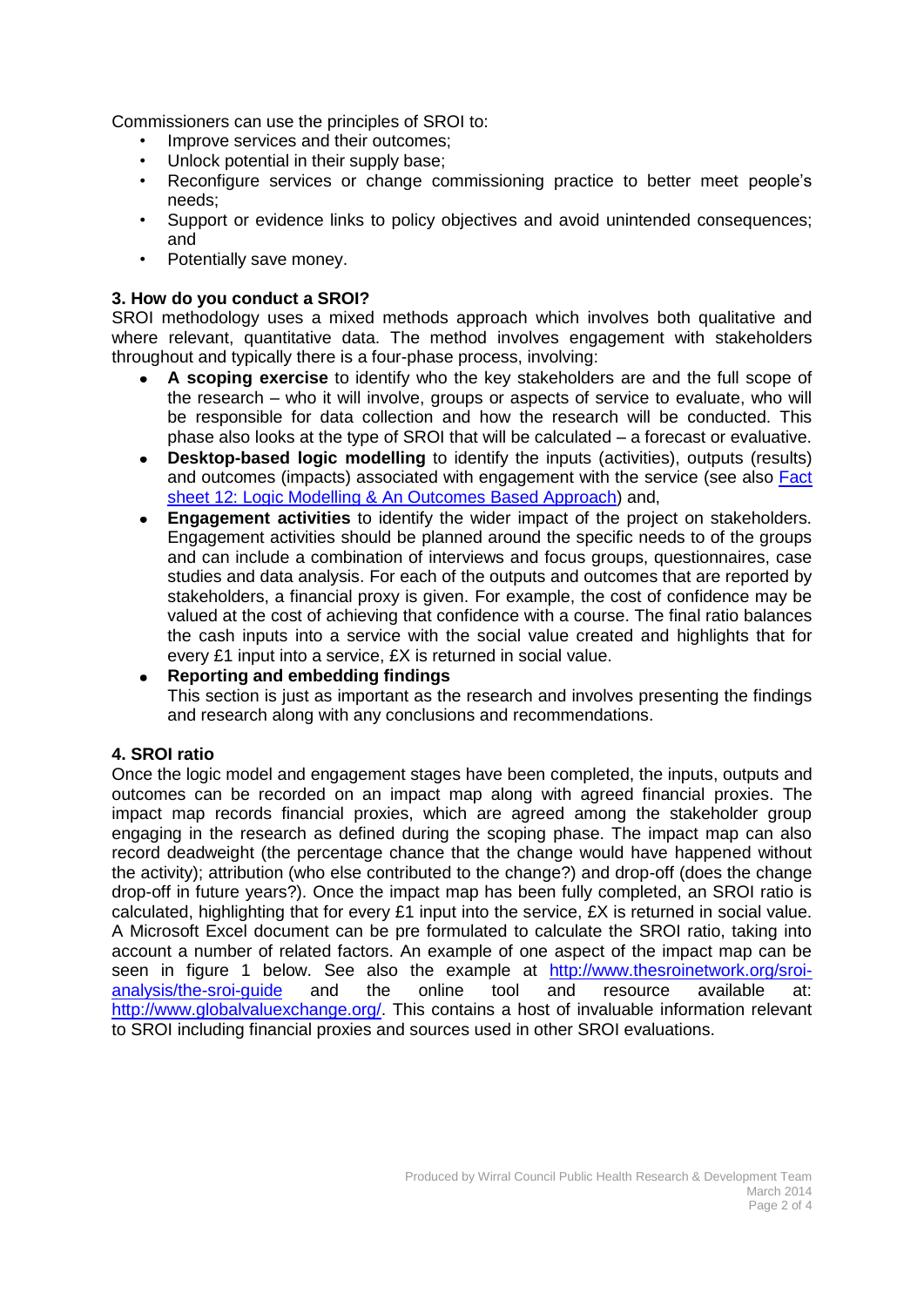# **Sensitivity testing**

Sensitivity analysis allows the influence of each indicator and proxy used within the impact map to be assessed for its impact upon the overall result. This can also test assumptions made and determine their impact in the final SROI calculation. This aspect of adjusting proxy amounts and numbers involved helps to verify results and understand the impact of individual factors and indicators upon the final SROI ratio (for more information see <http://www.thesroinetwork.org/sroi-analysis/the-sroi-guide> - section 5.4).

# **The final ratio**

This SROI amount is in no way comparable to any other evaluations where SROI calculations have been used, either as part of your own service, or any other. The ratio must only be considered in conjunction with an accompanying report, summary and recommendations, which are necessary to fully understand the research being conducted and its impact. The value can be used to consider what is working well, or not, within the service, while identifying any areas for future development in order to meet pre-set aims and objectives. The financial proxies arrived at must have been agreed and developed with stakeholders who have been involved in the research, and the findings fed directly back to them. To this extent, the SROI ratio presented is subjective and relevant to the individuals on the day that the research was conducted. The ratio presented offers an insight into the holistic health and wellbeing benefits and other impacts, and not an actual financial representation of what has actually been spent by stakeholders. The SROI figure is important in understanding the much wider impact that resonates outside of the service into the wider community.



<http://www.socialenterprise.org.uk/advice-services/publications/the-social-value-guide>